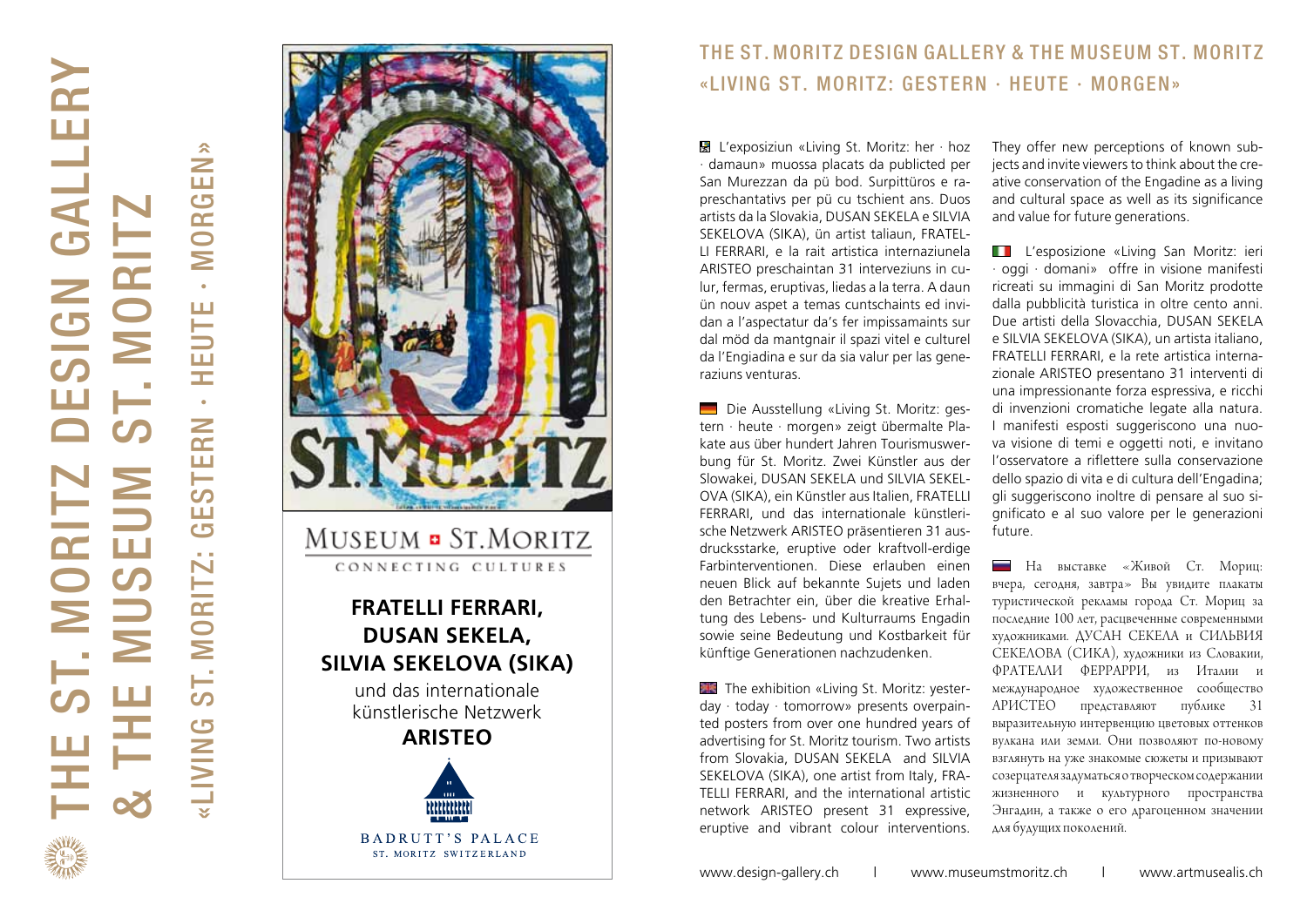

11/01c\* FRATELLI FERRARI, St. Moritz: Winter Sensations, 2010







11/03b\* FRATELLI FERRARI, The Dream of Travelling East, 2010



11/04e\* FRATELLI FERRARI, Playing Golf Amidst Bold Brushstrokes, 2011



11/05a\* FRATELLI FERRARI, Vertically Spirited Brushstrokes, 2011



11/06i\* FRATELLI FERRARI, Summer Chimes, 2011



11/07e\* FRATELLI FERRARI, Stroke Play, Comets and Snowy Mountains, 2011

11/15j\*

Colour Fields, 2010



11/08a\* FRATELLI FERRARI, Four Comets as an Imaginary Firework, 2011



11/09b\* FRATELLI FERRARI, The Thing in the Games is to Take Energetically Part, 2011



11/10h\* ARISTEO, Departing For Heidi Kulm Hotel St.Moritz, 2011

11/11c\* ARISTEO, St. Moritz: Winter Sensations, 2010



11/12g\* ARISTEO, Winter Days Enlarge and Magic Smiles Discharge, 2011



11/13f\* ARISTEO, Welcome to Glamour Gowns and More, 2011



11/14a\* ARISTEO, Recreative Journey, 2010





ARISTEO, Skiing Across 11/16a\* SILVIA SEKELOVA (SIKA), Olympic Landscape I, 2011



11/17b\* SILVIA SEKELOVA (SIKA), The Dream of Travelling East, 2011



11/18j\* SILVIA SEKELOVA (SIKA), Alpine Skiing, Sloping Curves and the Contemplations of a Man, 2011



11/19d\* SILVIA SEKELOVA (SIKA), Sacred Spaces and Infinity, 2011

11/20a\* Art, 2010



SILVIA SEKELOVA (SIKA), St. Moritz and the Poetics of Contemporary



11/21i\* SILVIA SEKELOVA (SIKA), Summer Reflections Across a Big Yellow Slide, 2011



11/22b\* SILVIA SEKELOVA (SIKA), Olympic Landscape II, 2011



11/24g\* DUSAN SEKELA, Green Winter Sun, 2011

www.design-gallery.ch | www.museumstmoritz.ch | www.artmusealis.ch www.design-gallery.ch | www.museumstmoritz.ch | www.artmusealis.ch

**THE FERRY**